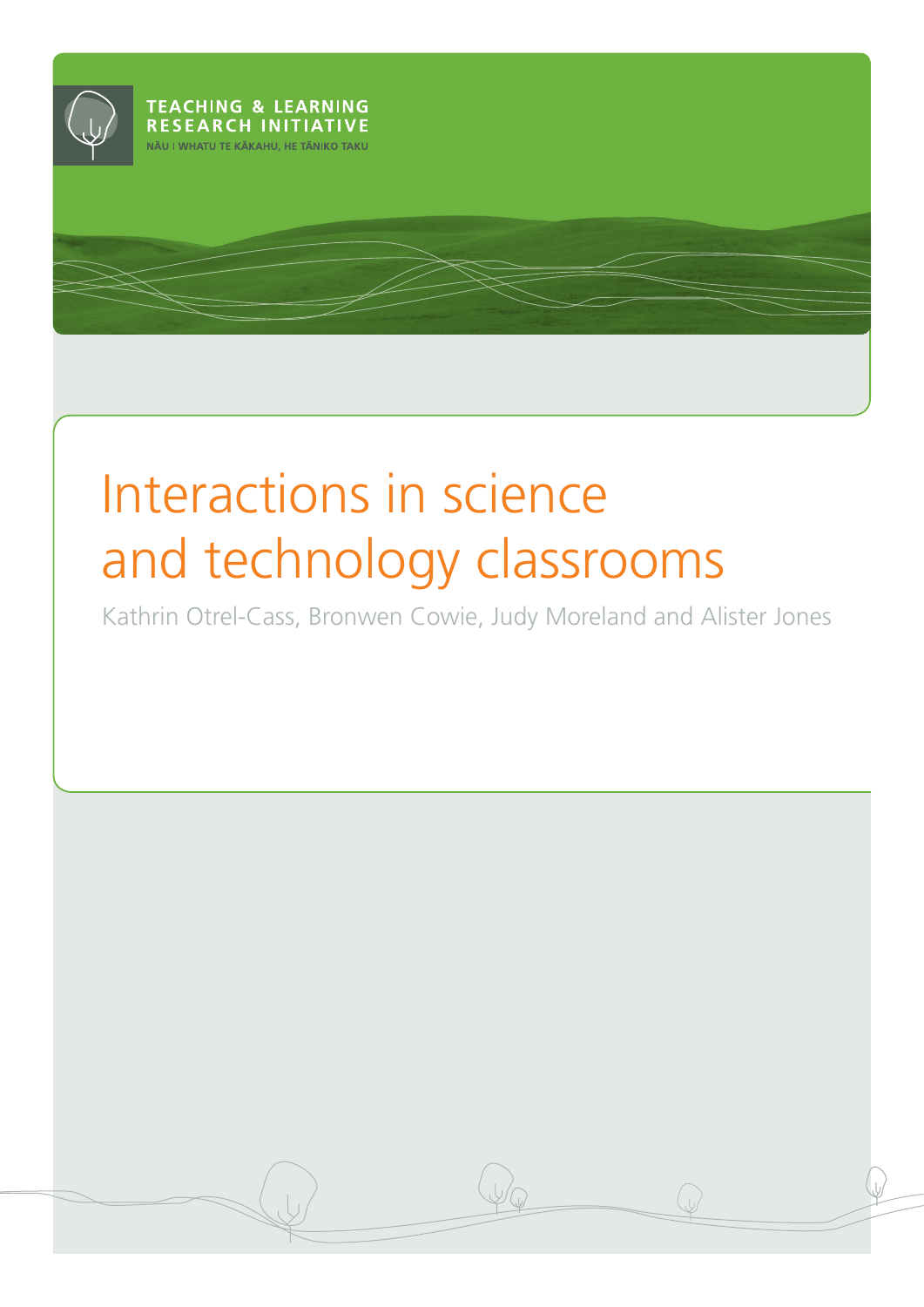

**TEACHING & LEARNING RESEARCH INITIATIVE** NĀU I WHATU TE KĀKAHU, HE TĀNIKO TAKU

# Interactions in science and technology classrooms

Kathrin Otrel-Cass, Bronwen Cowie, Judy Moreland and Alister Jones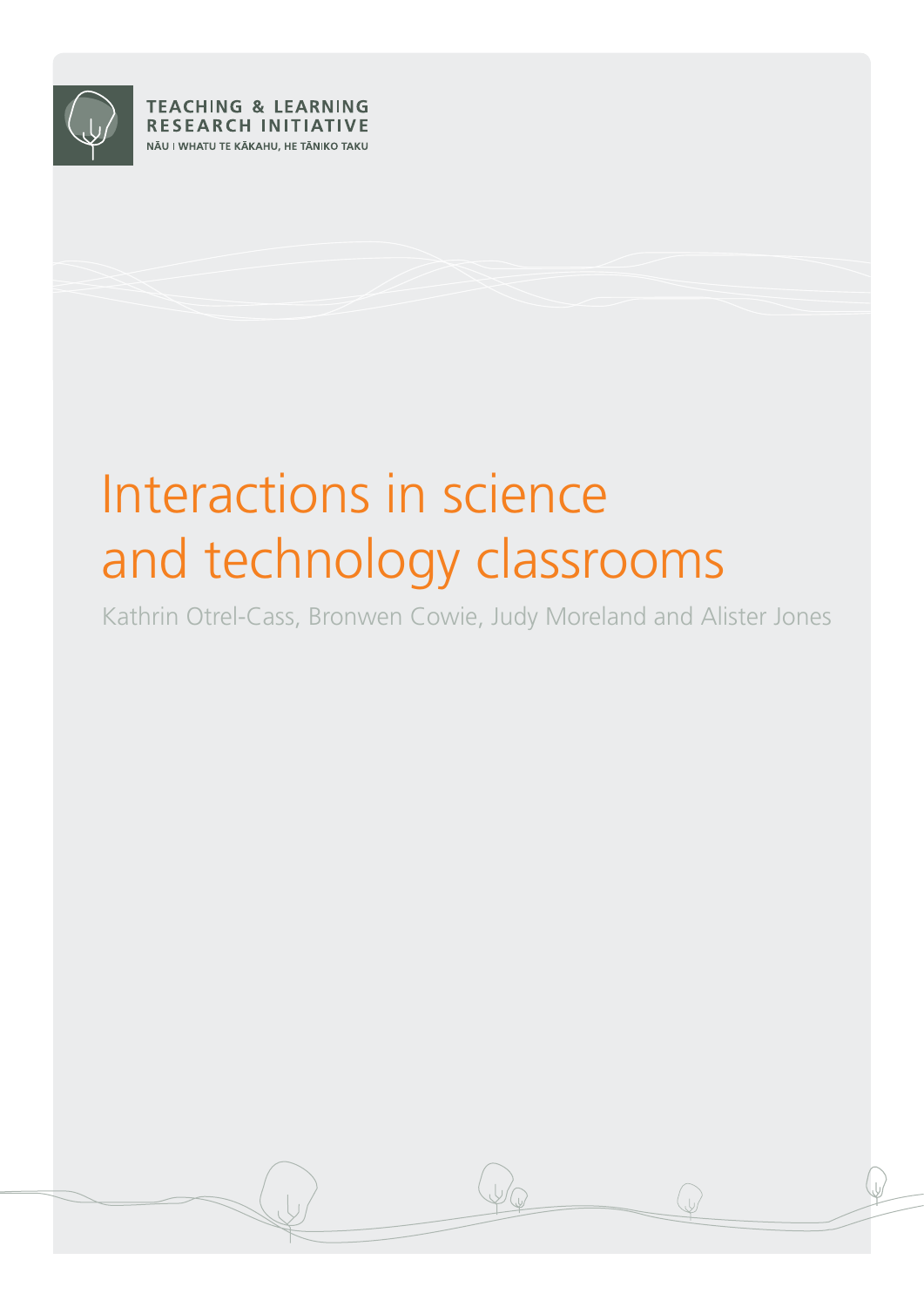Teaching and Learning Research Initiative PO Box 3237 Wellington New Zealand

www.tlri.org.nz

© Crown, 2010

ISBN: 978-1-877293-75-7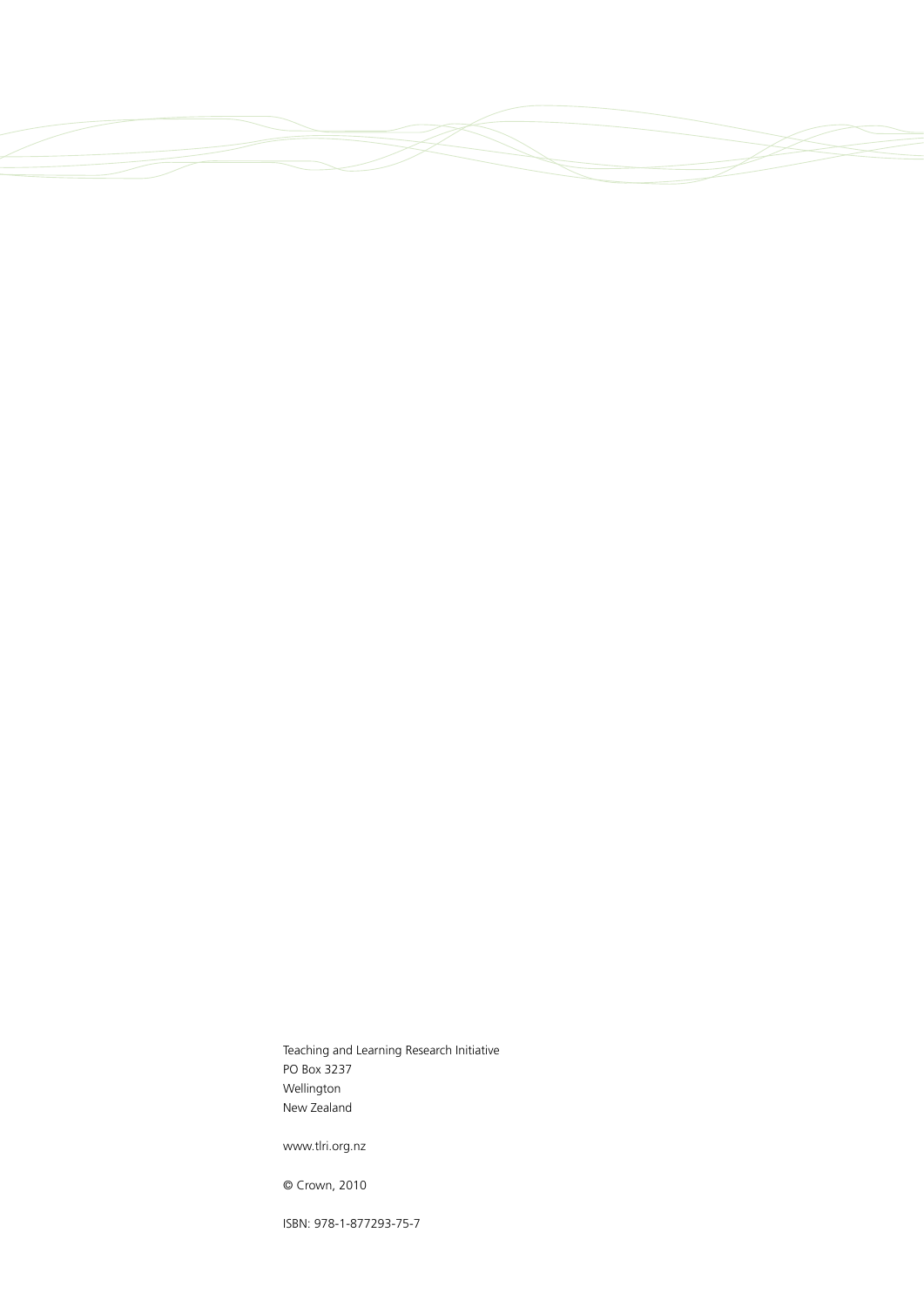# Introduction

This booklet specifically focuses on interactions between teachers and students. Research in this area typically focuses on talk and writing. Though we examined these modes in the InSiTE project, we also broadened our focus and examined other ways of interacting.

Interactions around the ideas in science and technology provide opportunities for teachers to assess and respond to student learning. We were interested in what helped and hindered these interactions, and the perspectives students and teachers held about interactions that support student learning. Hence, our focus in this booklet is on the joint contribution of teachers, students, tasks and the setting to interaction.

When we looked at interactions in the classroom, we saw that they were multimodal activities that incorporate the use of talk, written text, action and the visual mode to express and make meaning. Artefacts often provide scenarios and resources for interaction. Social and relational aspects of interaction also contribute to how authority in the classroom is distributed, as well as to the level of student agency. How authority is distributed and agency is achieved within and across interactions has implications for the construction of what it means to learn, know and do science and technology. It has implications for the opportunities students have to exercise agency and engage in assessment for learning. It needs to be pointed out that the examples included here are indicative only of the ways interaction played out in the InSiTE classrooms.

The booklet is divided into two sections. Each section explores some of the underlying ideas related to interactions in science and technology education. The sections are:

- Multimodal ways of learning: How writing, drawing and visual materials support talk in the science and technology classroom
- How artefacts provide scenarios and resources for interaction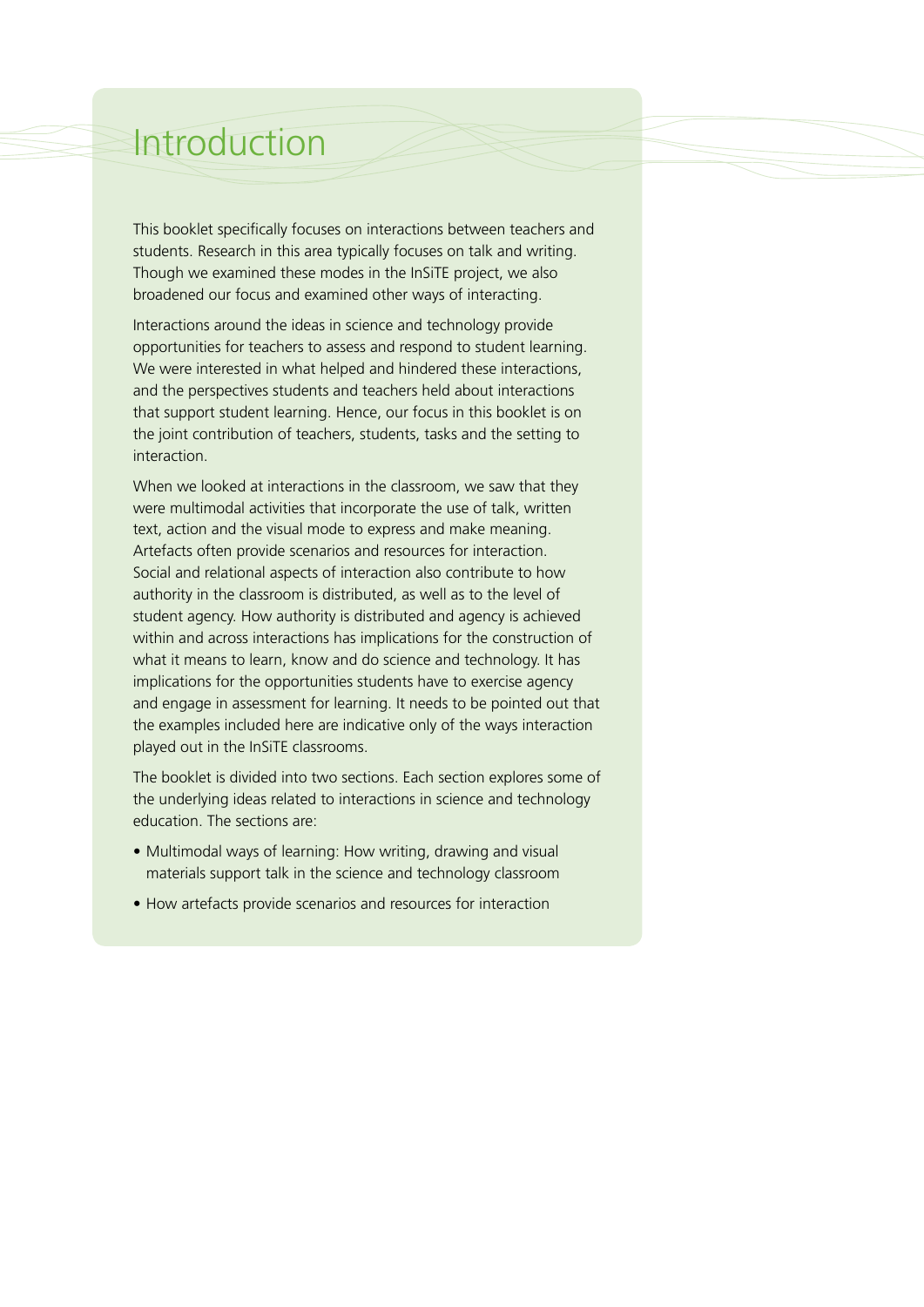# Multimodal ways of learning

How writing, drawing and visual materials support talk in the science and technology classroom

Research often focuses on talk and writing, but teachers and students make use of drawing, gesture, modelling and visual material to help them communicate ideas to each other. That is, they use all the modes and media available to them. This section provides examples of some of these uses.

This section is divided into four subsections:

- Written records support talk and the development of ideas
- Enhancing talk with drawing
- Using visual materials to anchor and augment talk
- Augmenting talk with modelling, demonstrative action and dramatisation

### Written records support talk and the development of ideas

Creating a written record allows students to review ideas and gather further meaning from them. Students are often asked to record their ideas in writing at the end and/or beginning of a task or lesson. This can be an obstacle to younger students if they have limited writing skills. In the InSiTE study, the early-years teachers provided support for this process by requiring the students to write a group response or by annotating a student's writing in discussion with the student. Older students were able to record their ideas much more independently, although teachers supported them by posting, in an accessible manner, a list of the terminology associated with the topic under study*.* 

#### Brenda and her Year 4 class

The following excerpt from a Year 4 lesson is one example of how a written record of student talk supported independent student synthesis and analysis of ideas:

During the first lesson in a science unit on force, Brenda introduced the notion of a force as something that caused motion. To introduce this she modelled moving a pencil, a table and a ruler using exaggerated movements. As she did these actions she questioned the students about what she was doing to cause movement. A student recorded all suggestions on the whiteboard. These suggestions included pushing, blowing, kicking, hitting and so on. At the end of this action-talk-writing sequence there were five lists of movement actions recorded side by side on the whiteboard. A student then called out, 'Miss G, they all have "push" in them.' Brenda picked up on this comment and asked the students to look across all the comments and consider to what extent the written actions involved pushing. The class concluded that most did.

Brenda was able to focus **>** with her students on the science content and the skill of being able to write did not become an obstacle.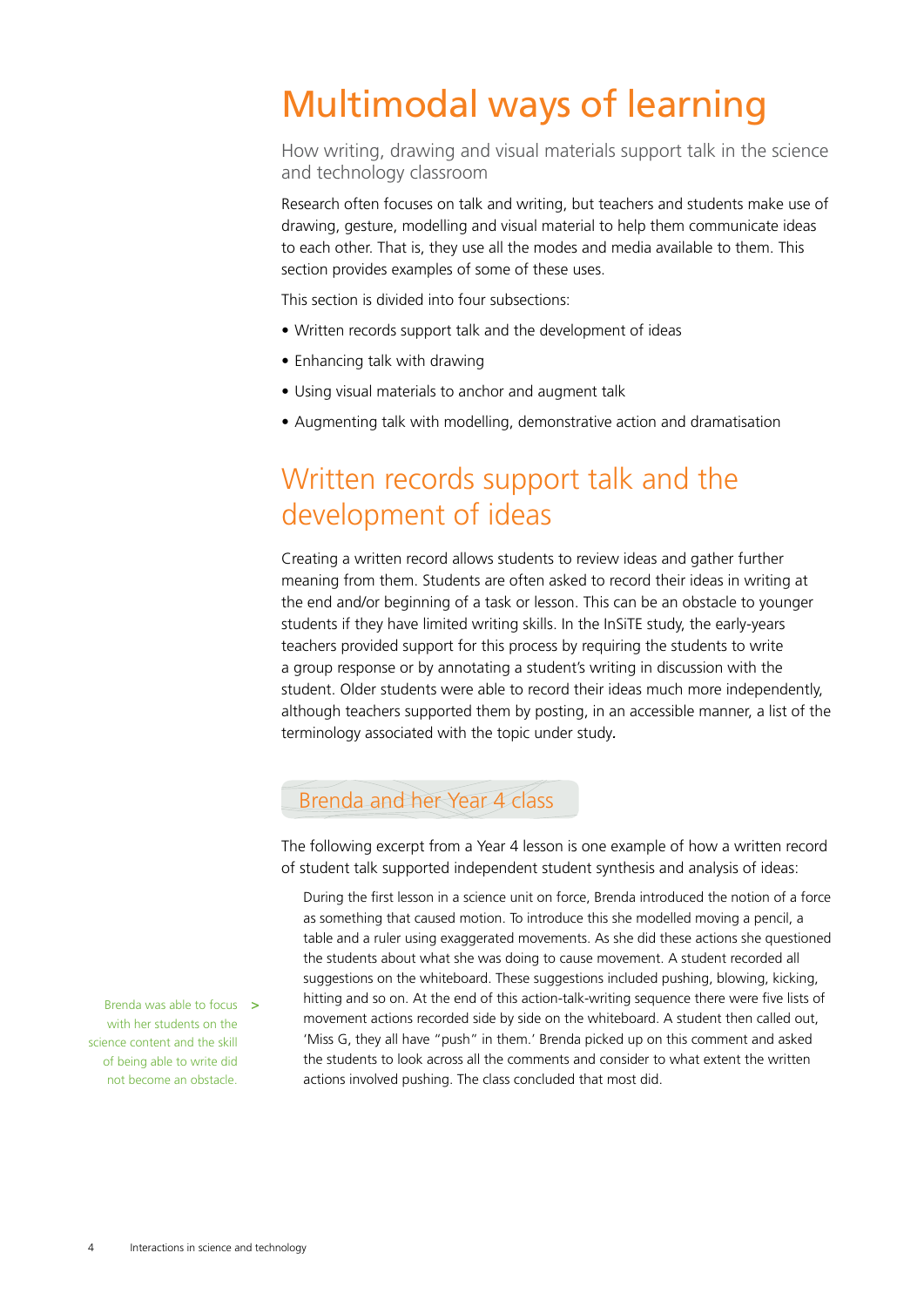In this example, the teacher was able to go beyond the constraint of "being able to write". Augmenting talk with the written record multiplied the meaning that the students were able to distil from the activity. This distillation allowed Brenda to draw the student ideas into the lesson to develop a definition.

#### **COUNTER COUNTER** CURLE TO YOU

• Do you have any similar experiences of the way a public record can allow students to synthesise across events?

#### What could you do?

- You could invite senior students to help in class and be "recorders" of ideas. This could be done as a group activity, for example, and the students could write on A3 posters. These could also be used for future reference and displayed in a public space.
- You could provide students with a tape recorder or a digital recorder to record their discussion.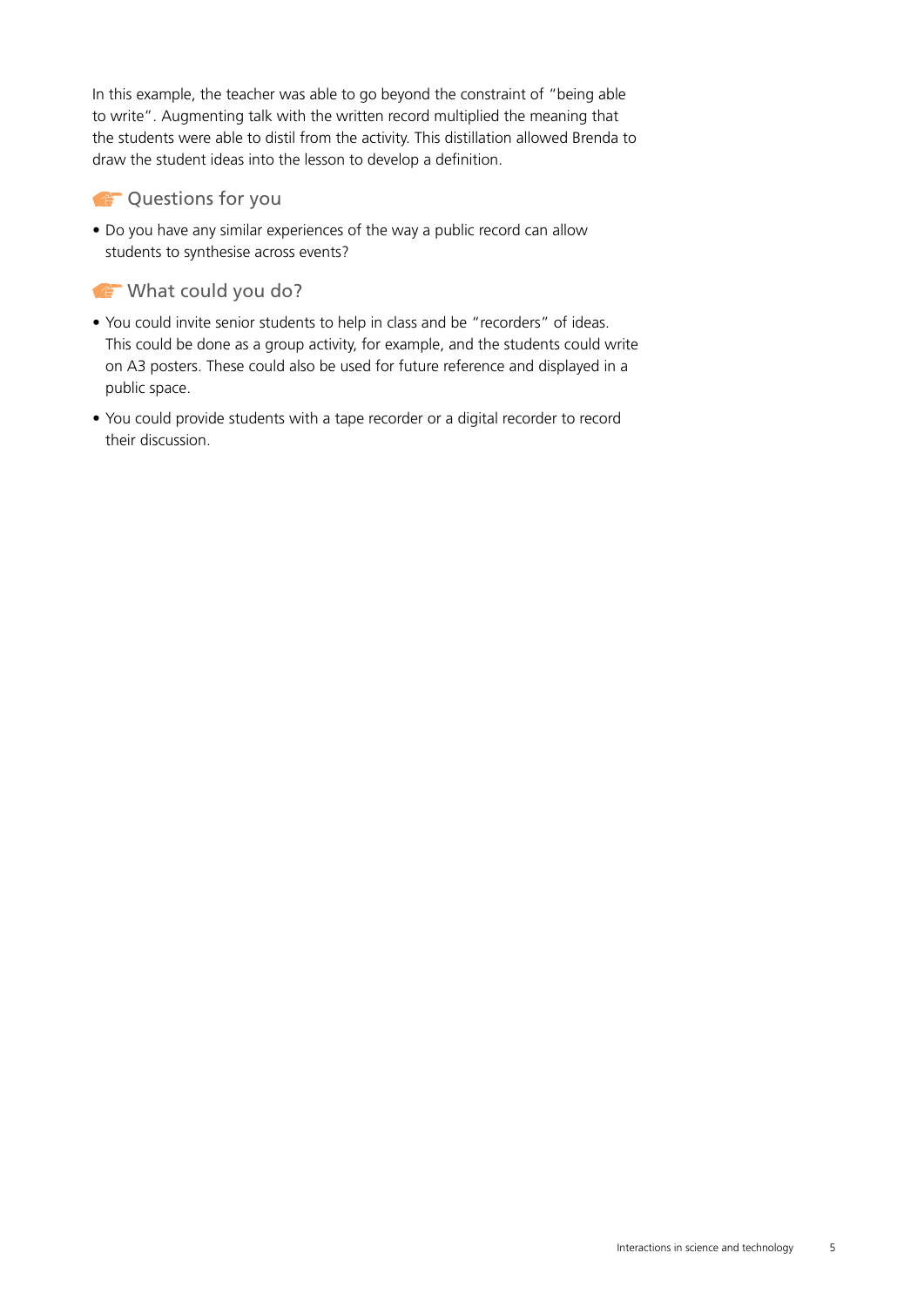## Enhancing talk with drawing

The InSiTE teachers and students often used the visual mode in teacher–wholeclass interaction, teacher–group and teacher–individual student interaction.

### Gail and her Year 3 class

An example was a lesson in Gail's classroom where she used student drawings to develop student understandings of design requirements:

Drawings provided a forum **>** for discussion and teacher feedback.

Gail, having modelled how to draw a side view and a top or bird's eye view, asked her Year 3 students to sketch the lunch box they planned to make to hold a 'healthy lunch'. By talking with them about their drawings, she was able to draw their attention to the need for a hinging mechanism, a fastener and the implications of some of their proposed measurements.

This example illustrates that drawings can anchor and augment talk to support the development of a shared understanding of the intent and potential limitations of a particular design. It also illustrates how student drawing can support teacher provision of meaningful (and useful) feedback leading to the expansion of student solution approaches. The need for a conversation to involve more than talk is evident in this example, which was just one of many occasions where the InSiTE teachers augmented talk by drawing themselves and/or asking their students to draw and explain ideas in both science and technology.

#### **CO** Questions for you

• Thinking about your own students, what do you think might be the benefit of asking them to draw before or while talking with them?

#### What could you do?

• You could get your students to draw their ideas, or take photos and ask them to talk about their drawings or photos. These can become a valued record for the student for self-reflection and can also be used as a teacher formative assessment tool.



Students drawing their designs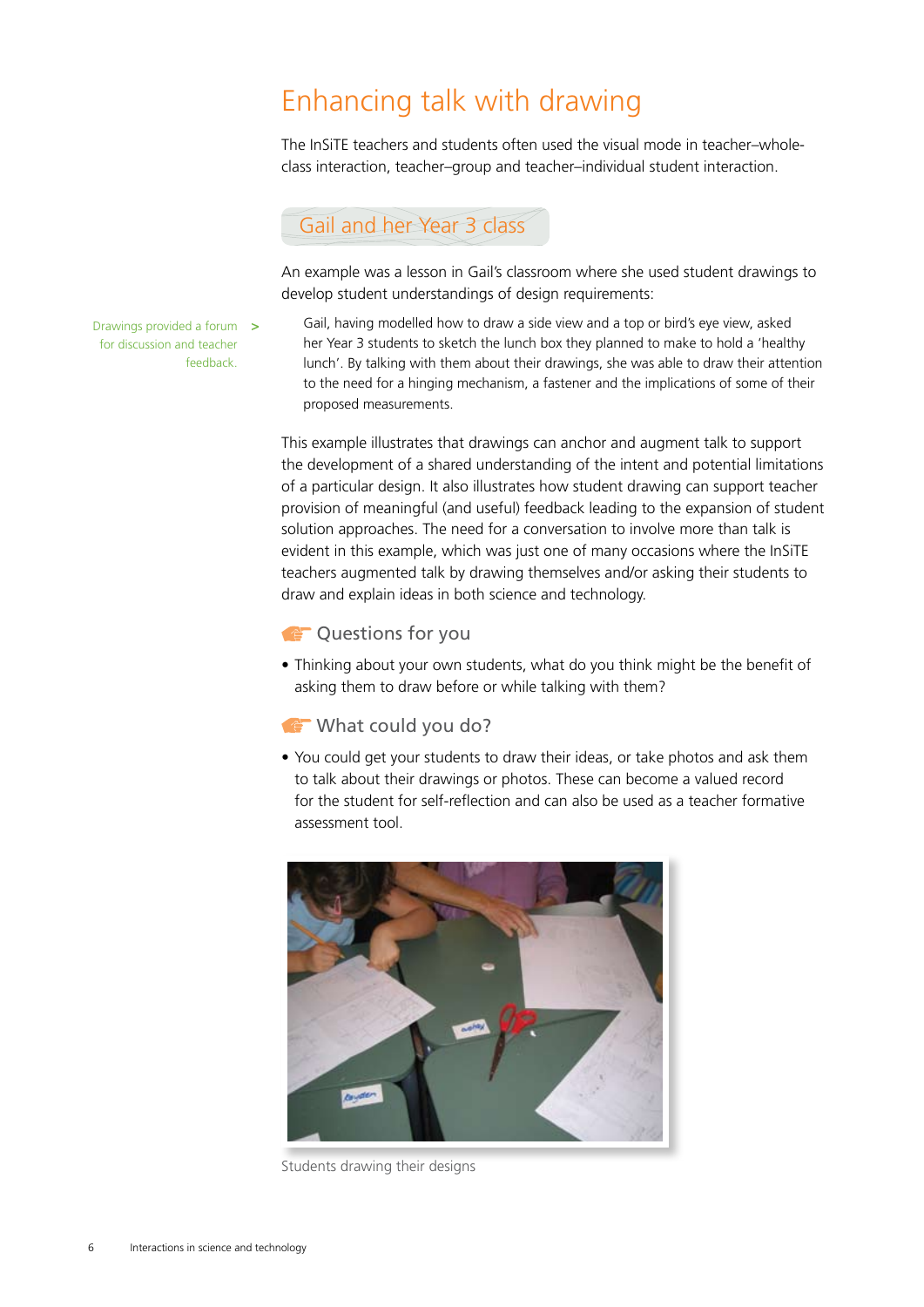# Using visual materials to anchor and augment talk

The InSiTE teachers made substantial use of pictures and images accessed from books, newspapers and the Internet, along with digital photographs they had taken themselves. They used images to:

- stimulate student curiosity
- marshal student interest
- co-ordinate talk
- inform talk.

### Tayla and her Years 7–8 class

In this next example, Tayla combined student examination of the real thing (moulds on fruit from home) with student analysis of large magnified images of the same items:

The students had already examined the mould on feijoas brought from home, pointing at and talking about what they could see. They had looked at the mould using a normal microscope but not been able to identify any specific features. Tayla then projected a 60x digital microscope image of the mould onto an interactive whiteboard and the spores became apparent. When Tayla increased the magnification to 200x there were exclamations of amazement from the students. They made comments such as: 'It's all spores', 'You can see the hyphae' and 'It's like a wet spider's web. Like caves.'

Once the initial buzz had died down, Tayla drew student attention to a large wall chart that illustrated and labelled the parts of mould. She encouraged the students to link the shapes in the microscope image with those on the chart and to use the scientific names for the parts of the mould. The students could be heard doing this. Tayla went on to show the students a number of moulds. For each mould she prompted them to identify spores, hyphae and mycelium. Tayla concluded this sequence by stating that 'Even though they are different to our own eyes, they are actually the same.'

In this example, meaning was constituted through and constructed by the interaction of teacher and student talk with the enlarged images and the drawings and visual text on the wall chart. The public negotiation of meaning provided an equitable forum for student and teacher contributions and feedback.

#### **COUNTER ST QUESTIONS FOR YOU**

• Thinking about your own experiences, what are the benefits of using large visual resources in whole-class settings? Is any particular type of visual more effective in supporting talk?

#### What could you do?

- You could use wall charts or stylised drawings that are in a shared public space.
- To help them work independently, you could encourage your students to use a permanent display as a reference point.
- If you already develop a wall display throughout a unit, you might like to think about how you could make more use of this as a teaching tool in class discussion.
- You could make deliberate use of actual objects and magnified versions of them, helping students to see the links between the two, particularly in the case of diagrammatic versions of objects where science conventions apply.

**<** By using the large image, Tayla was able to work with the class as a whole to guide the development of individual student understanding of the specific parts of mould, rather than move around the class working sequentially with different groups.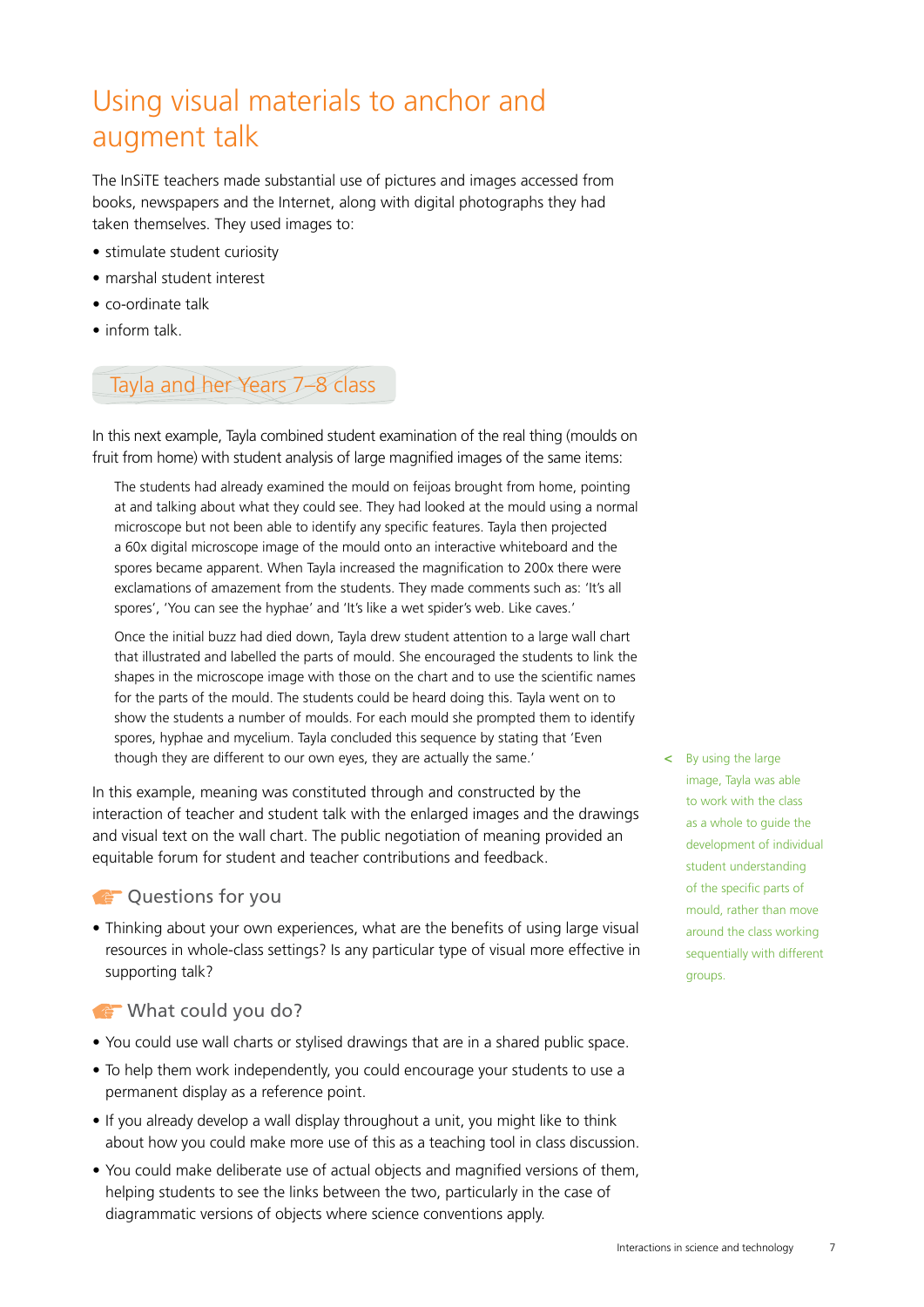## Augmenting talk with modelling, demonstrative action and dramatisation

Action as a mode for expressing, developing and evaluating meaning includes the use of gesture, the use of space, modelling, demonstrative action and dramatisation. The InSiTE teachers and students made use of all of these aspects. The teachers valued hands-on activities because they considered that students learnt from and enjoyed being actively involved in the learning process, and so they provided ample opportunities to use action as a mode. The teachers modelled and demonstrated skills, practices and the conduct of tasks. Teacher modelling of how to do tasks and acting out ideas was an important aspect of many of the lessons we observed. Teachers modelled:

- skills and procedures in technology
- how to conduct and report experiments in science
- how to record results
- how to complete worksheets.

At the same time they introduced related vocabulary and ideas. Their actions and talk provided models of how to act and speak scientifically or technologically. Modelling and demonstrations helped students gain a sense of the conduct of a task and the part they were to play.

The teachers also guided students to act out practices and ideas. This student acting out was undertaken to enhance the introduction of a new idea and to provide an alternative means for students to engage with and express ideas. Groups of students worked together to dramatise ideas, providing a stimulus to, and a forum for, talk, because students needed to explain and justify any suggestions for collective action.

### Lois and her Years 1-3 class

For example, Lois introduced her Years 1–3 students to the notion of a batch production line as a mechanism for a group of people to work together to produce a healthy snack. She did this by dramatising the process. This was in the third lesson in a four-lesson technology unit on the development of a healthy snack:

Teacher: We are going to have a production line. If we were making a sandwich, what would we do? Let's make a peanut butter sandwich. Come up May and Nicki.

[May and Nicki move to the front of the class and stand side by side beside Lois.]

Teacher: What is my job? [She pretends to pick up a slice of bread.] I am going to put on the butter. May, you will put on the peanut butter. Nicki, you will cut it. Could I put the peanut butter on?

Class: No.

Teacher: Could I cut it?

Class: No.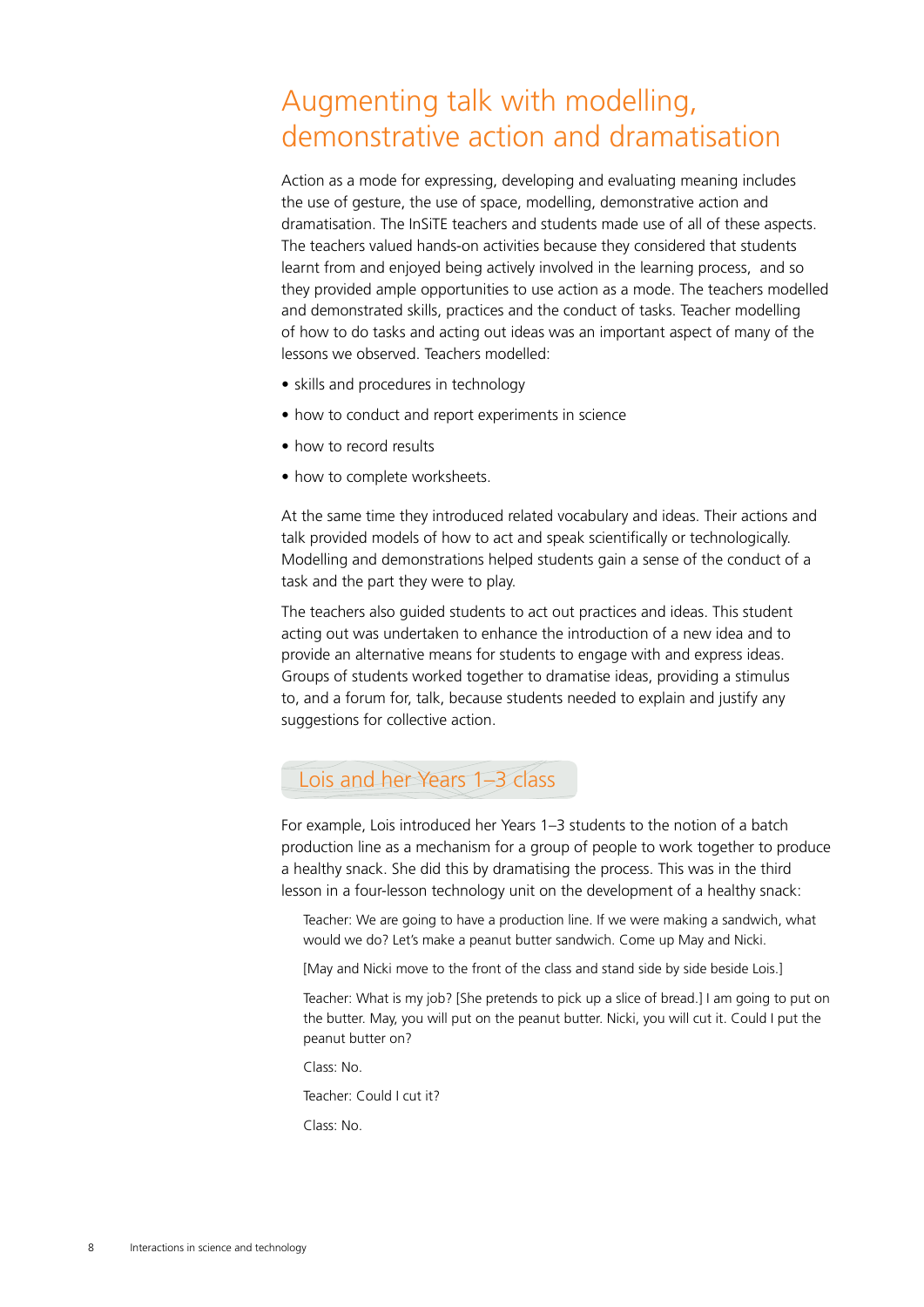Teacher: I don't do May's job and she doesn't do mine? Let's act it out.

[Lois pretends to butter the bread.]

Teacher: I'm buttering the bread.

[She hands the sandwich on to May. May pretends to put on peanut butter.]

Teacher: May is putting on the peanut butter.

[May hands the sandwich on to Nicki. Nicki pretends to cut the sandwich.]

Teacher: Nicki is cutting the sandwich. Everyone does their own job.

Teacher: In your groups you need to sit at your table. You need to work out what everyone's job is. So what is Joss's job? What is Olive's job? What will be Lance's job?

Lois's students took the job allocation seriously, with each undertaking only their assigned role in the actual production process the next day. The continuity of experiences—beginning with acting out a production line, followed by the students' independent group work using a production line to produce a healthy snack, followed by a whole-class recap on batch production and the use of production lines—helped the students build an understanding of the key features of a production line.

#### **CO** Questions for you

• In your view, what is the difference between describing and demonstrating a practice? Why might you choose to demonstrate? What would be the advantage of describing *and* demonstrating?

#### What could you do?

- Modelling of how to do certain tasks can be done by you or by students. This will help students gain a sense of how to do a task and what their role will be.
- The InSiTE teachers sometimes asked students to dramatise science ideas, such as creating a mixture dance and acting out what happens when materials are heated. Could you do this with your class? Could you also act out the discovery of an idea to help students understand how science ideas were developed?
- Have students act out a process. You could then discuss with them potential pitfalls and/or ways to improve the process before doing it for real.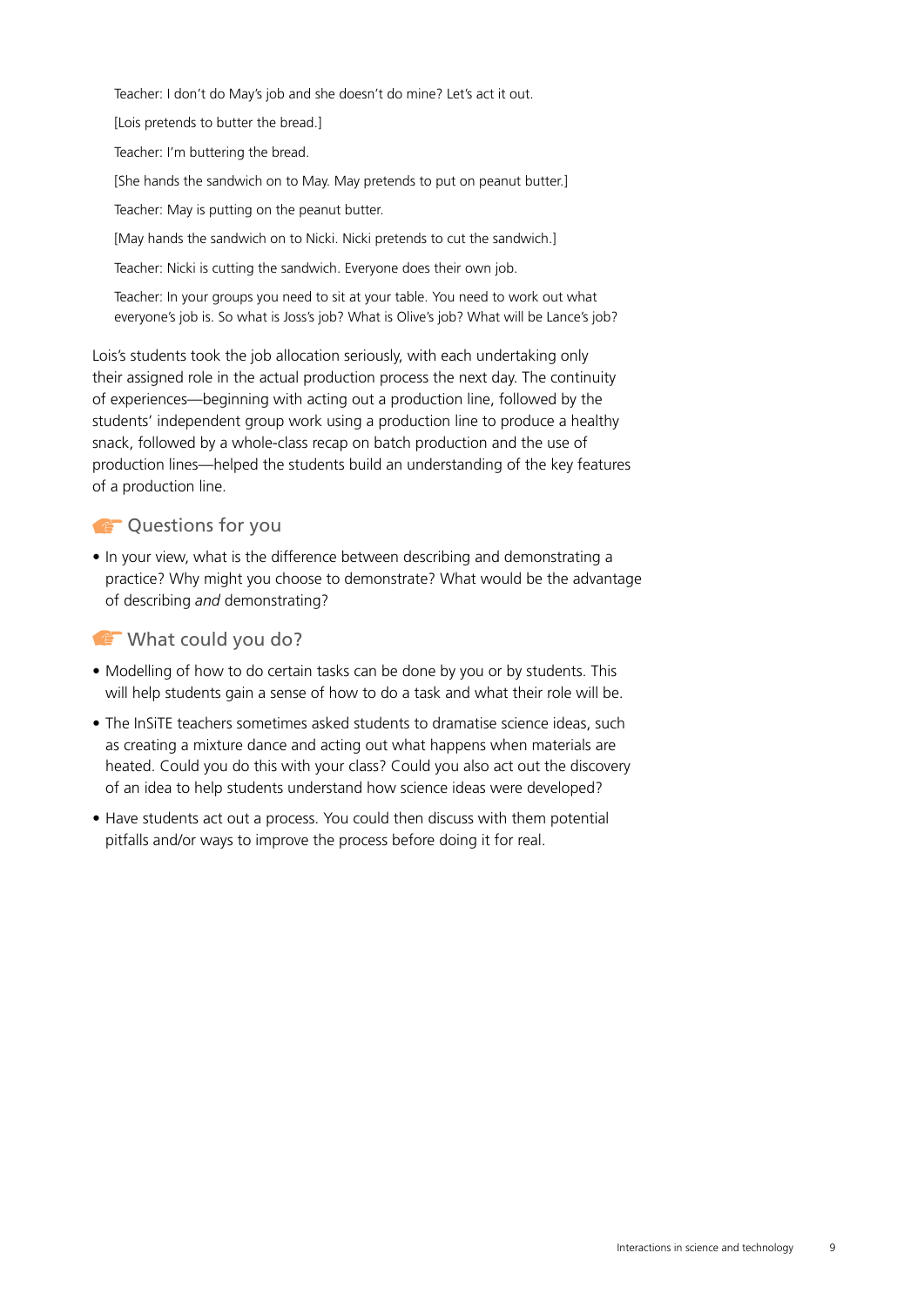# How artefacts provide scenarios and resources for interaction

Teachers use objects and physical artefacts as a matter of course in their teaching. These provide both scenarios and resources for interaction through the way they anchor, augment and provide an alternative for talk.

For simplicity we distinguish between two kinds of artefacts—those from real life, such as fossils, tongs and kites, and those that are designed and made by teachers and students. This section is divided into three subsections:

- Augmenting talk with real artefacts
- Teacher-designed artefacts for interaction
- Student-produced artefacts

### Augmenting talk with real artefacts

In science lessons, the InSiTE teachers made time for students to observe and handle sets of objects to establish a basis of common knowledge of items such as seeds, fossils and moulds. This was important because this analysis of objects could then be a shared experience. Teachers did not take for granted that all students already had these experiences. By providing shared experiences, teachers were surer that there was a resource for further learning.

#### Jane and her new-entrant class

The issue of what student prior knowledge they could reasonably assume was particularly problematic for the early years' teachers, because their students had very little shared school experience to call on:

One student in Jane's new-entrant class did not know what a seed was, and many of her students indicated they had not had any experience with planting seeds to grow plants. Jane spent some whole-class time guiding the students in the examination of different types of seeds. The students visited the school gardens with the school gardener and talked about his plans for future planting.

#### Gail and her Years 4–5 class

Examining artefacts in technology required an appreciation of both the conceptual and physical aspects, as this helped students gain an understanding of what technologists refer to as *form and function*. Teacher guidance was important in helping students appreciate both aspects and their relationship. For example:

A class of Years 4–5 students undertook a teacher-guided examination of a set of tong-like artefacts prior to their producing a tong themselves. With the students in a semicircle, the teacher introduced a number of tong-like tools (Figure 1). She named each tool, demonstrated its action and function and then placed it in the circle. The

The InSiTE teachers used **>** authentic, everyday items to stimulate student interest and as a focus for students thinking about and developing ideas and processes.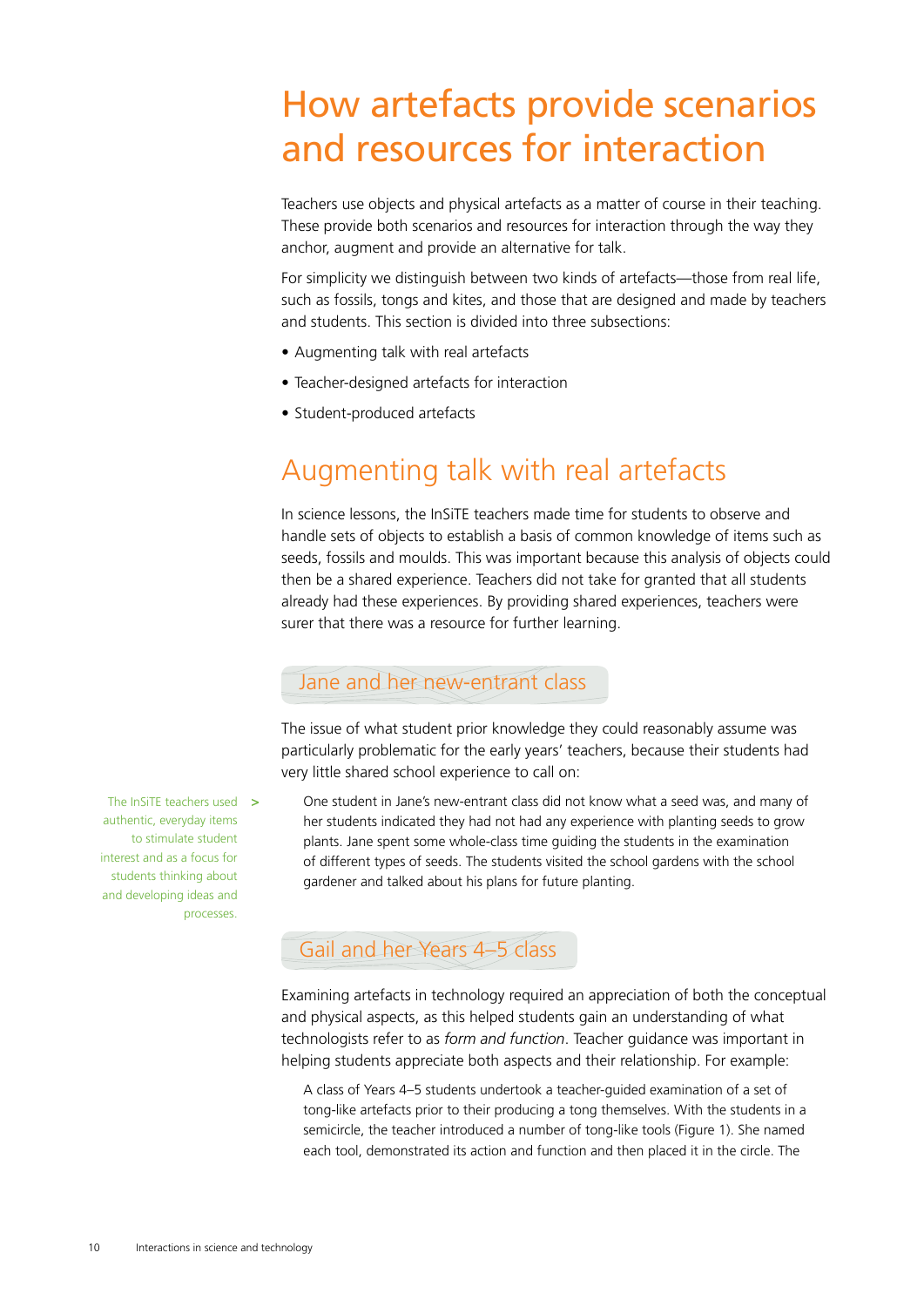

Figure 1. Class looking at examples of tongs

tools included fire tongs, salad tongs, a stapler, a nutcracker, an egg slice, scissors and a bulldog clip. One student offered her hairgrip as a tong that was similar to the bulldog clip. This indicated that she had synthesised the salient features of a tong. Her hairgrip was also placed in the circle.

Real artefacts in technology can:

- help students identify and build criteria for making things
- provide a model to support designing and making
- support students when they are drawing a design from different perspectives
- help sustain interest and engagement
- play a pivotal role in student understanding of criteria for the self-assessment of their outcome.

Real artefacts play a role in helping students to make explicit and extend their prior knowledge. They support the development of a shared or common knowledge.

#### **COUNTER CONCERNATION**

• How do you use artefacts from real life in technology lessons? How does this differ from how you use them in science lessons?

#### What could you do?

- You could use real artefacts in science to probe for prior knowledge.
- You could have students examine a grouping of relevant artefacts in technology and develop a list of common characteristics to develop their understandings about the artefacts—what they look like, how they are made, their materials and how they work.
- You could use an ambiguous artefact to stimulate and focus discussion. For instance, we found including an egg among a group of artefacts to be sorted into solids and liquids really stimulated debate amongst children.

**<** Teacher use of real artefacts in technology differed somewhat from their use of artefacts in science in that it tended to be more elaborated. In part this is because technology involves problem solving and innovating around an understanding of currently available technological outcomes.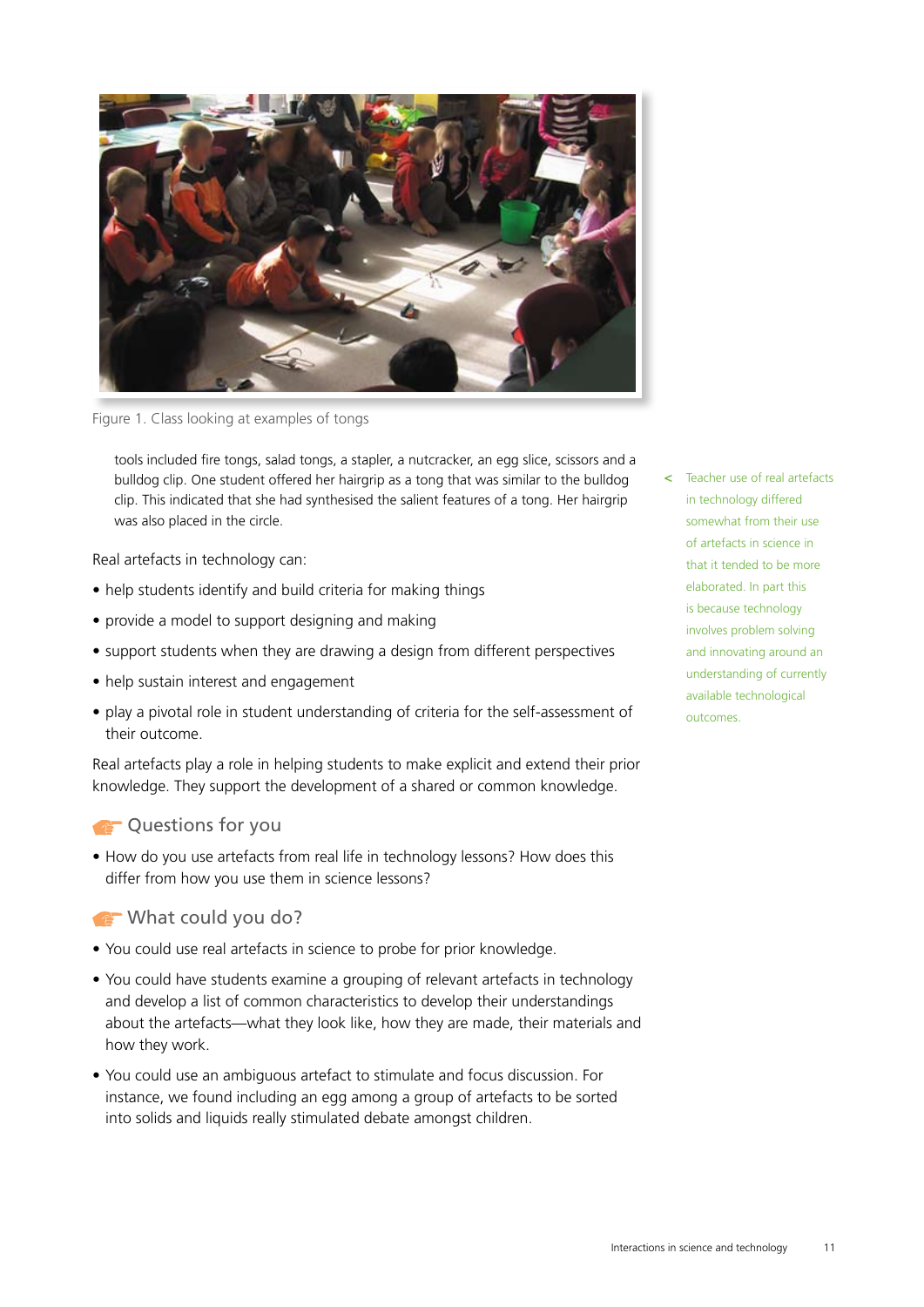## Teacher-designed artefacts for interaction

Artefacts designed and produced by teachers can stimulate student interest and questions, cue student prior knowledge and introduce and explore new ideas, processes and skills. Such artefacts can help to organise and guide the flow of activity and talk. Artefact form and function (physical and conceptual aspects) play a role in the success and challenge of the artefact for each of these purposes.

### Brenda and her Years 3–4 class

Correcteristics of Officent Cheeses **CHERI**  $rac{1}{2}$  $n_{\text{AB}}$ Design Ch

Here is an example from a technology classroom:

As part of a technology unit on cheese modification, a teacher got her students to taste-test three commercial cheeses. Her intention was that this task would introduce students to how to conduct a taste test whilst simultaneously providing a shared experience. To introduce the taste-test process and the criteria students could use to analyse and rate the cheeses, the teacher prepared the "Characteristics of different cheeses" worksheet.

Teacher designed-artefacts **>** can anchor student interaction and help hold student attention on the key ideas.

Figure 2. The "Characteristics of different cheeses" worksheet

The teacher used the worksheet (Figure 2) as a reference for talk and gesture. It allowed her to model the process for the completion of the taste test in a way that was visible to all. The worksheet provided a persistent public representation of the key criteria she wanted her students to focus on and use.

### Gail and her Years 4–5 class

Teachers sometimes provide students with sets of material resources to be manipulated as an adjunct to talk. In both the whole-class and small-group setting, such sets are an interactive tool that provides a dynamic visual representation of the group consensus thinking at any one time. The manipulation of such sets supports the involvement of a number of students. Students can be encouraged to articulate and justify their ideas because they need to explain their reasoning when they move an artefact.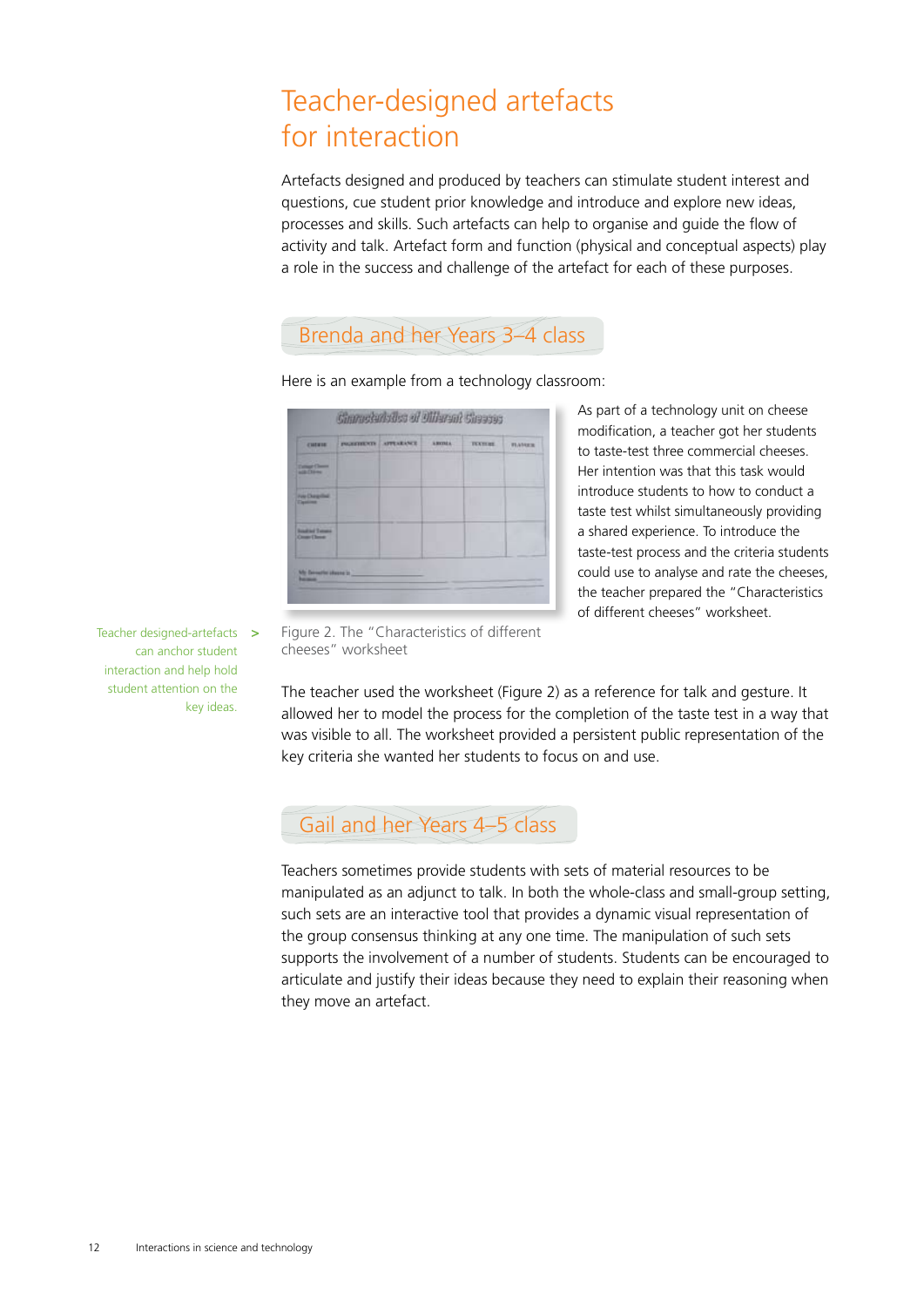

Figure 3. Cards sorted into a continuum

For example, Gail asked her students to sort a set of cards that identified different materials (paper, wood, sandpaper and so on) along a continuum based on which would produce the most friction as a "road" for a toy racing car (Figure 3). This allowed the whole class to participate and removed the need to write.

#### **CO** Questions for you

• What do you think would be the benefit of your thinking about both the form and the function (physical and conceptual aspects) of the artefacts you design?

#### What could you do?

- You could consider how you might use the idea of a set of objects that can be manipulated as an alternative way of helping students think through and represent their ideas.
- You could assess the size and format of the worksheets you use in small-group work to make sure that all group members have easy access.
- You might want to use a wall space and put up information that you and the students can interact with and manipulate over the duration of the unit.
- You might want to use images or photos to create timelines or relational diagrams. This can overcome the obstacle of having to use writing, and they can be used as a focus for discussion and to tease out ideas.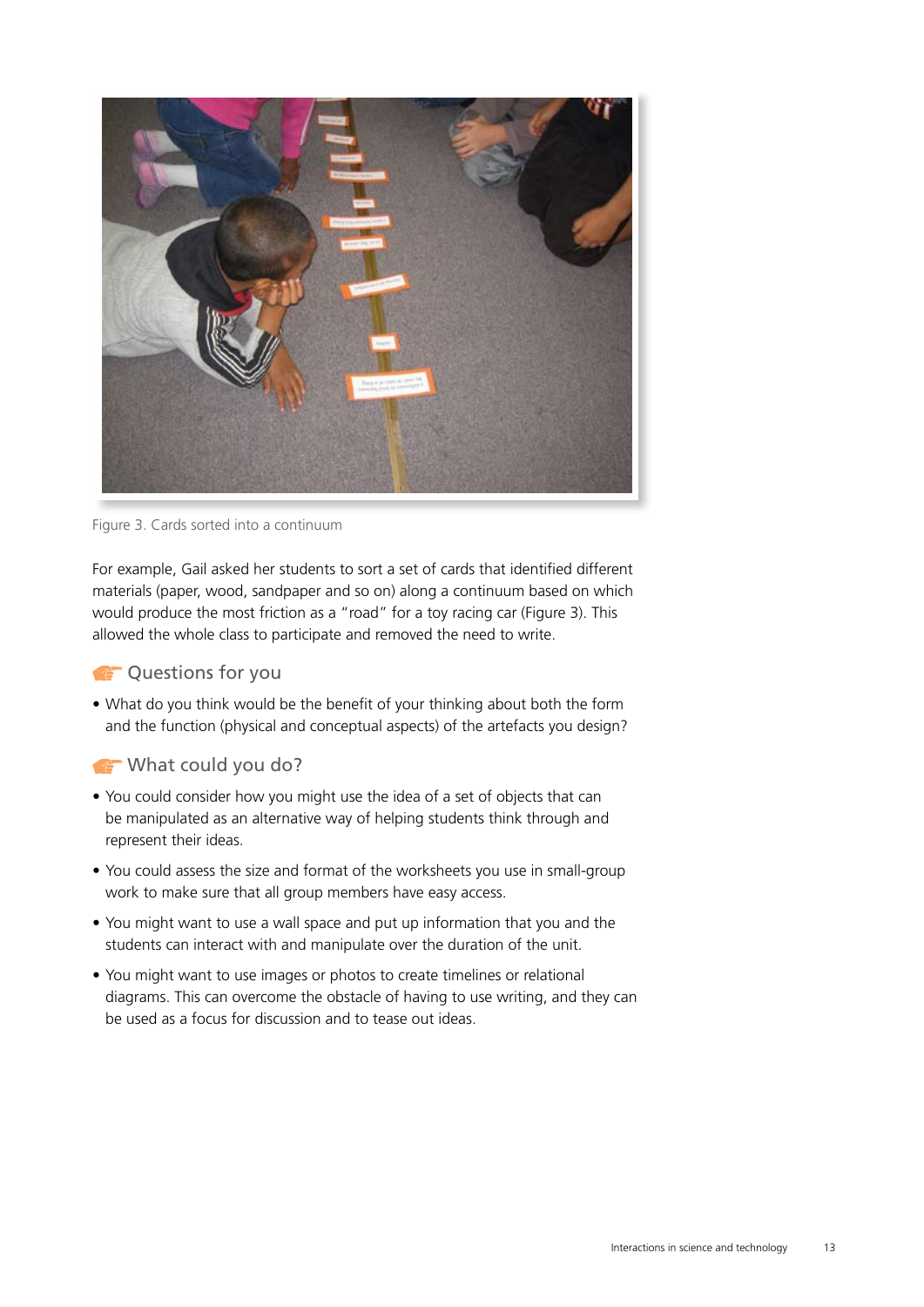## Student-produced artefacts

Teacher tasks often require students to produce an artefact. Typically, teachers provide opportunities for students to present and discuss their artefacts with each other. These are times when student-produced artefacts provide opportunities for talk while providing students with a sense of authority and ownership of the ideas they are sharing.

### Gail and her Years 4–5 class

In a technology unit on tongs, the teacher set the students a group task of designing a tong. The students drew a design of a tong which they labelled using the language of the criteria they had developed previously (flexibility, size in centimetres, wide mouth, strength and 'grippiness'). When the students stood up in groups of four to present their drawings to the whole class, they gestured, pointed and referred to their drawing to support their design explanations (Figure 4). They pointed and spoke about the specific features, describing how the tong would work and why, and what it would be made out of.



Teachers spend considerable time collecting and preparing material resources to support their students' learning. The artefacts the teachers use provide scenarios and resources for interaction through the interplay of their material and conceptual aspects.

When the students in the **>** audience asked questions, the presenters often referred to their drawing to answer them.

Figure 4. A group presenting their designs to the class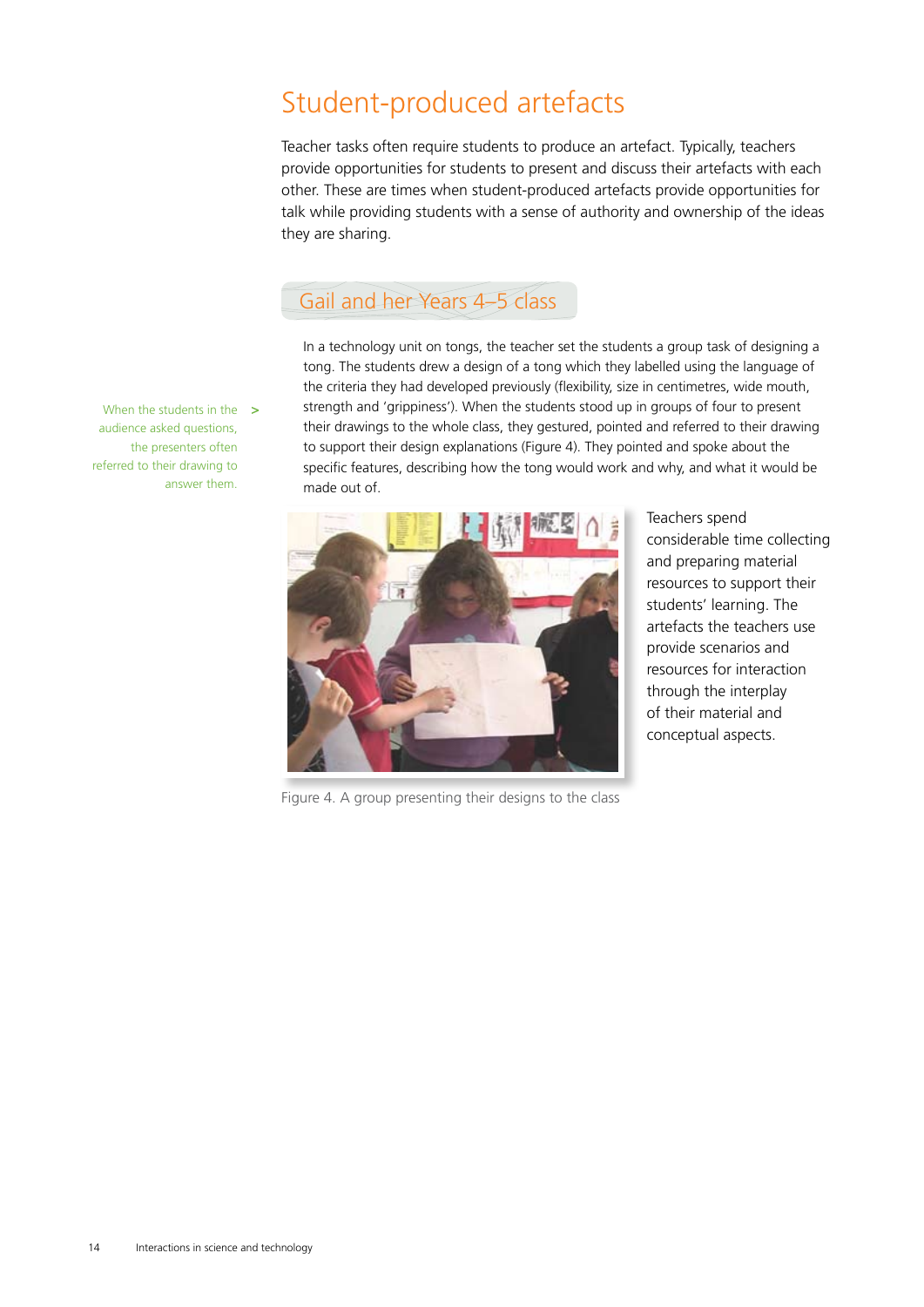*In this resource, teachers' real names are used in the "Teachers Talking to Teachers" stories. Otherwise, names are pseudonyms.*

*The InSiTE research was undertaken between 2005 and 2007 when the revised curriculum (Ministry of Education, 2007) was not finalised. Therefore the teachers involved in this research based their work on the previous science and technology curriculum documents (Ministry of Education, 1993, 1995). However, given the changes indicated in* The New Zealand Curriculum *(Ministry of Education, 2007), we have made links to it where possible without distorting the integrity of the findings themselves.*

#### References

Ministry of Education. (1993). *Science in the New Zealand curriculum*. Wellington: Learning Media.

Ministry of Education. (1995). *Technology in the New Zealand curriculum*. Wellington: Learning Media.

Ministry of Education. (2007). *The New Zealand curriculum*. Wellington: Learning Media.